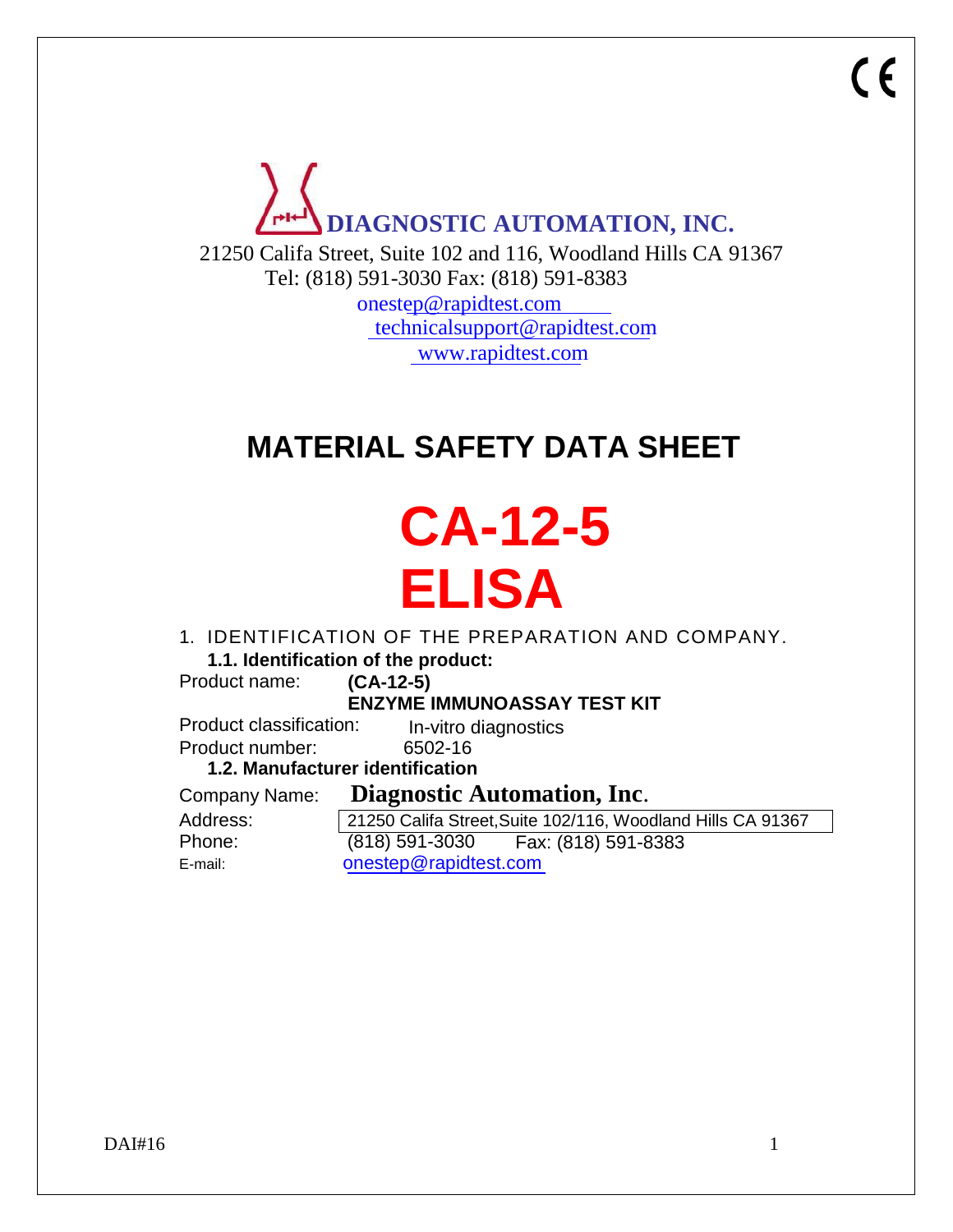# **2. COMPOSITION of the kit COMPONENTS**

- 1.1.Microwell Strips, Microwell coated with CA-125 MAb, (96 wells)
- 1.2.CA -125 Reference Standard set, CA -125 Calibrators, 6 vials (1.0 ml)
- 1.3.CA -125 Enzyme Conjugate, CA -125Enzyme Conjugate, 1 bottle (12 ml),
- 1.4.TMB Chromogenic Substrate, TMB Substrate, 1 bottle (12 ml),
- 1.5.Stop Solution , 2N HCl, 1 bottle (12 ml),
- 1.6.Wash Concentrate 50X, Detergent Concentrate, 1 bottle (15 ml)
- 1.7.Package Insert Package Insert, paper, 1 piece.

# **3. HAZARDS IDENTIFICATION**

# **3.1.Potential Biohazard:**

The Calibrators and Controls are formulated with a buffer base, animal serum, and human serum. The human serums are tested by a United States Food and Drug Administration (USFDA) licensed method and found to be non-reactive for HIV-1, HIV-2, Hepatitis B surface antigen and HCV. Because no test method can offer absolute assurance that these agents are absent, reagents should be handled at the Biosafety Level 2, as recommended for any potentially infectious human blood product, in the United States Center for Disease Control (USCDC) and National Institute of Health (USNIH) manual "Biosafety in Microbiological Laboratories", 1988. All bovine products and goat sera have been derived from animals of US origin and processed in USDA licensed facilities.

#### **3.2.Chemical Hazard:**

The TMB Chromogenic Substrate containing TMB, is formulated with DMSO, an irritant and mucous membranes. In case of contact with any of these reagents, wash thoroughly with water. TMB is a suspected carcinogen. Stop Solution is an acidic and corrosive agent. Avoid contact with skin.

# **4. FIRST AID**

- 4.1.Skin Contact: Remove contaminated clothing and wash the exposed skin area thoroughly with soap and water.
- 4.2.Eye Contact: Flush with copious amounts of water for at least 15 minutes. Seek medical attention.
- 4.3.Inhalation: Remove to fresh air, give oxygen if breathing becomes difficult and seek medical attention.
- 4.4 Ingestion: Flush mouth with copious amounts of water, provided that the person is conscious and seek medical attention.

# **5. MEASURES IN CASE OF FIRE**

- 5.1.Suitable Extinguishing Media: Chemical or water fire extinguisher.
- 5.2.Extinguishing Media Not to be Used: None known.
- 5.3.Special Fire Fighting Procedures: None Known.
- 5.4.Unusual Fire and Explosion Hazards: N/A
- 5.5.NFPA Rating: Health: 2, Flammability: 0, Reactivity: 1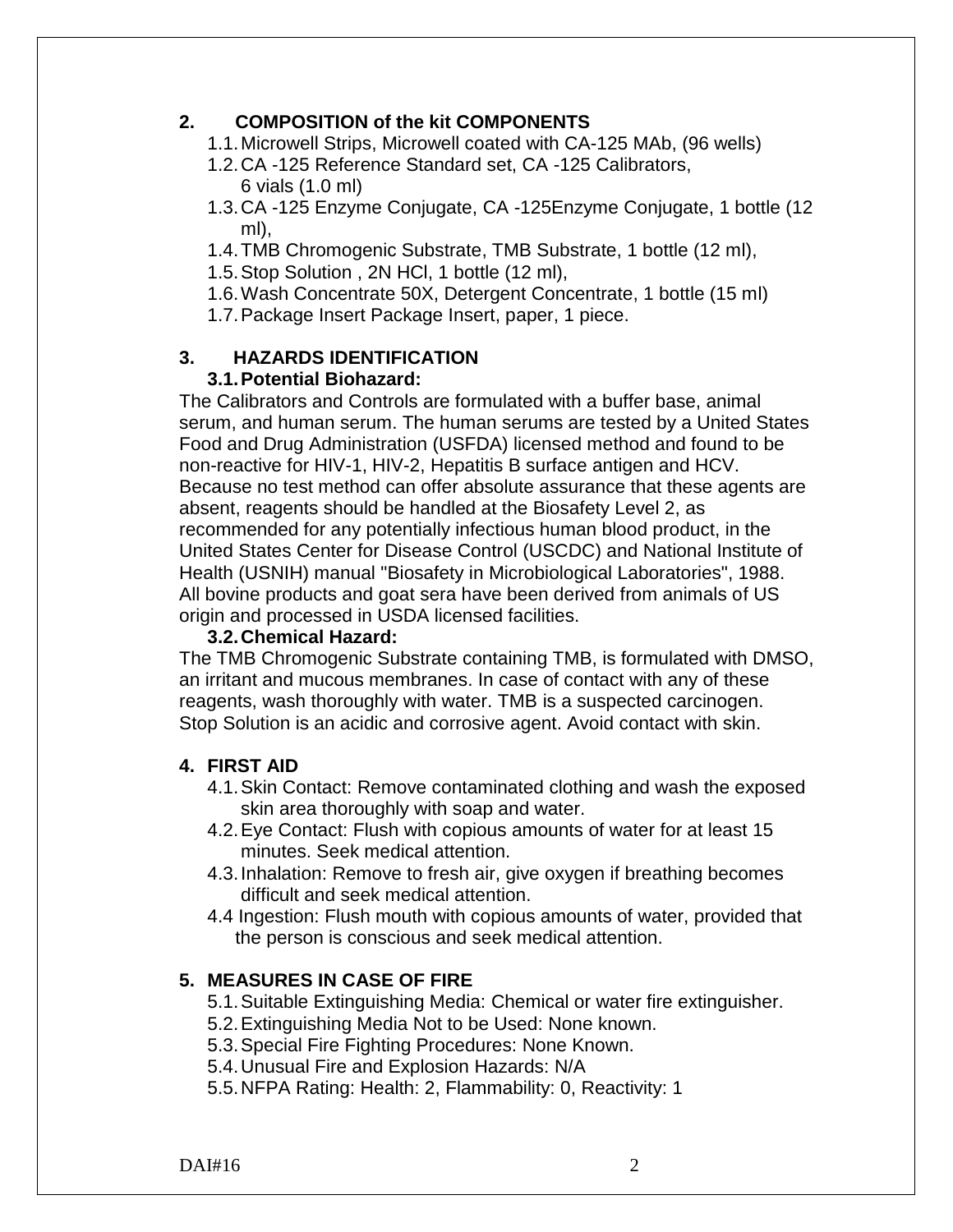# **6. MEASURES IN CASE OF ACCIDENTAL SPILL**

- 6.1.**Body Precautions:** Wear rubber gloves, impermeable shoe covers and long laboratory coat.
- 6.2.**Environmental Precautions:** Contain the spill to the smallest area possible.
- 6.3.**Cleaning Measures:** Take care not to contaminate body. Absorb the material with disposable towels. Soak area with a 10% bleach solution and wipe up with disposable towels. Dispose of all contaminated trash in accordance with local regulations.

#### **7. MANIPULATION AND STORAGE**

- 7.1.**Manipulation:** Wear suitable personal protective equipment. Take care not to splash spill or splatter reagents. Do not eat, drink, smoke or apply cosmetics in laboratory areas. Do not pipette samples or reagents by mouth.
- 7.2.**Storage:** Store the test kits in 2 8° C refrigerators designated and labeled to contain human blood products.

# **8. EXPOSURE CONTROLS/PERSONAL PROTECTION**

- 8.1.**Body Protection:** Wear long laboratory coat.
- 8.2.**Respiratory protection:** In case of fire, wear self-contained breathing apparatus.
- 8.3.**Hand Protection:** Wear non-permeable rubber, neoprene, latex or nitrile disposable gloves. Change gloves when they become contaminated.
- 8.4.**Eyes Protection:** Wear safety glasses or goggles when a splash hazard exists.
- **9. ECOLOGICAL EFFECTS** None known.

# **10.DISPOSAL REQUIREMENTS**

- 10.1. **Disposal of Preparation Left:** Dispose according to current regional and national rules.
- 10.2. **Contaminated Containers:** Dispose of following current regulations.

#### **11.INFORMATION ON REGULATION**

- 11.1. **Classification:** This preparation is classified and labeled in accordance with applicable national and international regulations.
- 11.2. **Symbols of Danger:** N/A
- 11.3. **"R" Phrases Indicating Specific Risks: Irritant** R36/37/38, Irritating to the eyes, respiratory system and skin.
- 11.4. **"S" Phrases Indicating Caution:** S26, In case of contact with any reagents rinse with copious amounts of water for at least 15 minutes. If irritation persists, seek medical attention. S36, Wear suitable protective clothing.

11.5.

#### **12. OTHER INFORMATION**

**Recommended Use:** For research or clinical investigational use only.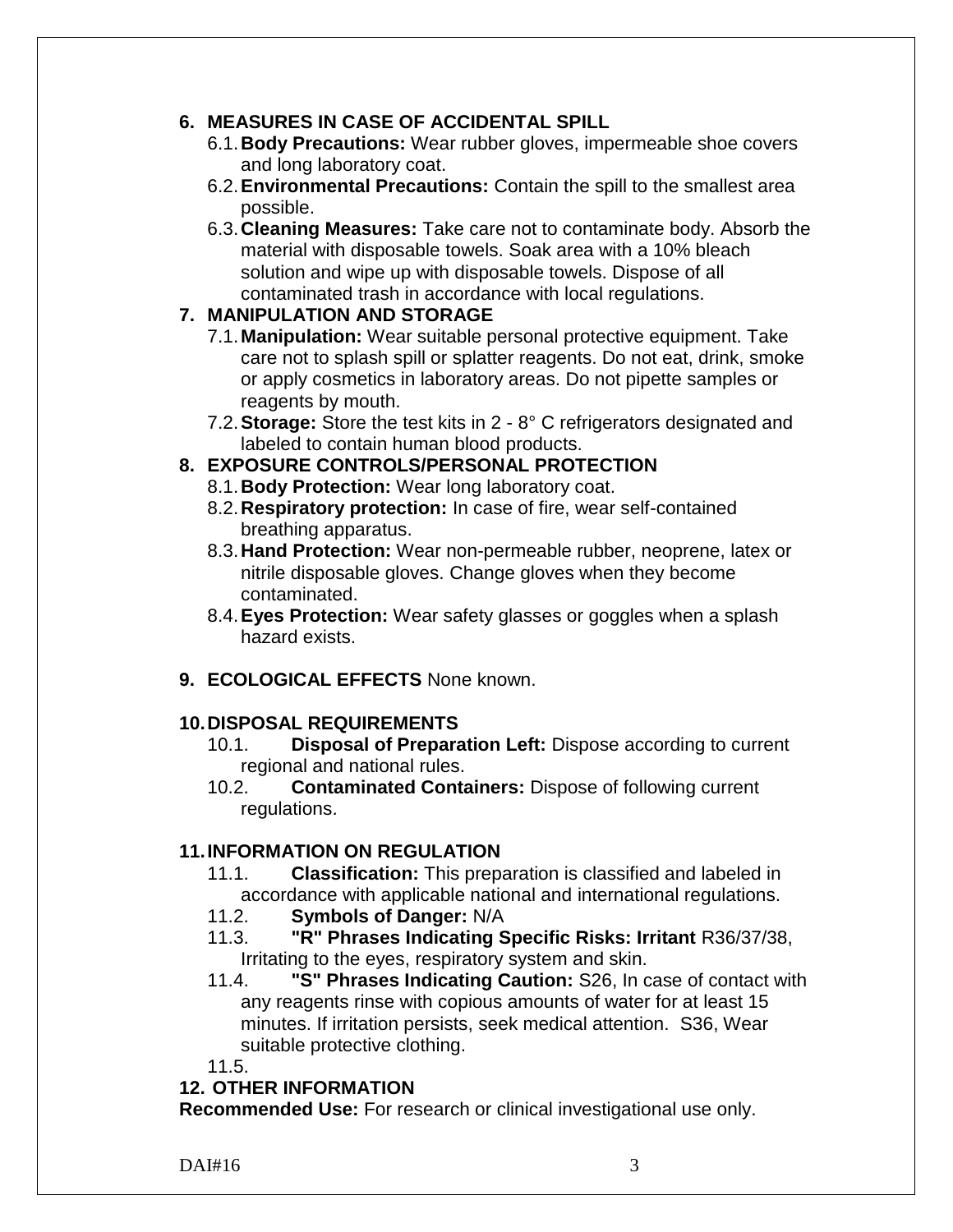Not for use on or in human and animals. Information contained in this MSDS relies upon our best knowledge of the product upon issue of this document to describe the use, storage, transport and disposal under safe and secure measures. Such information is not a guarantee of the characteristics and specific quality of the product. This MSDS concerns the stated preparation and cannot apply to the product if used with other materials or in a process other than those specifically stated.

Website: [http://www.rapidtest.com](http://www.rapidtest.com/) Emergency Telephone number: Please contact the local hospitals.

| Date Adopted : | $2016 - 05 - 13$ |
|----------------|------------------|
| $REF$ 6502-16  | DA-CA            |



Revision Date: 2008-05-01